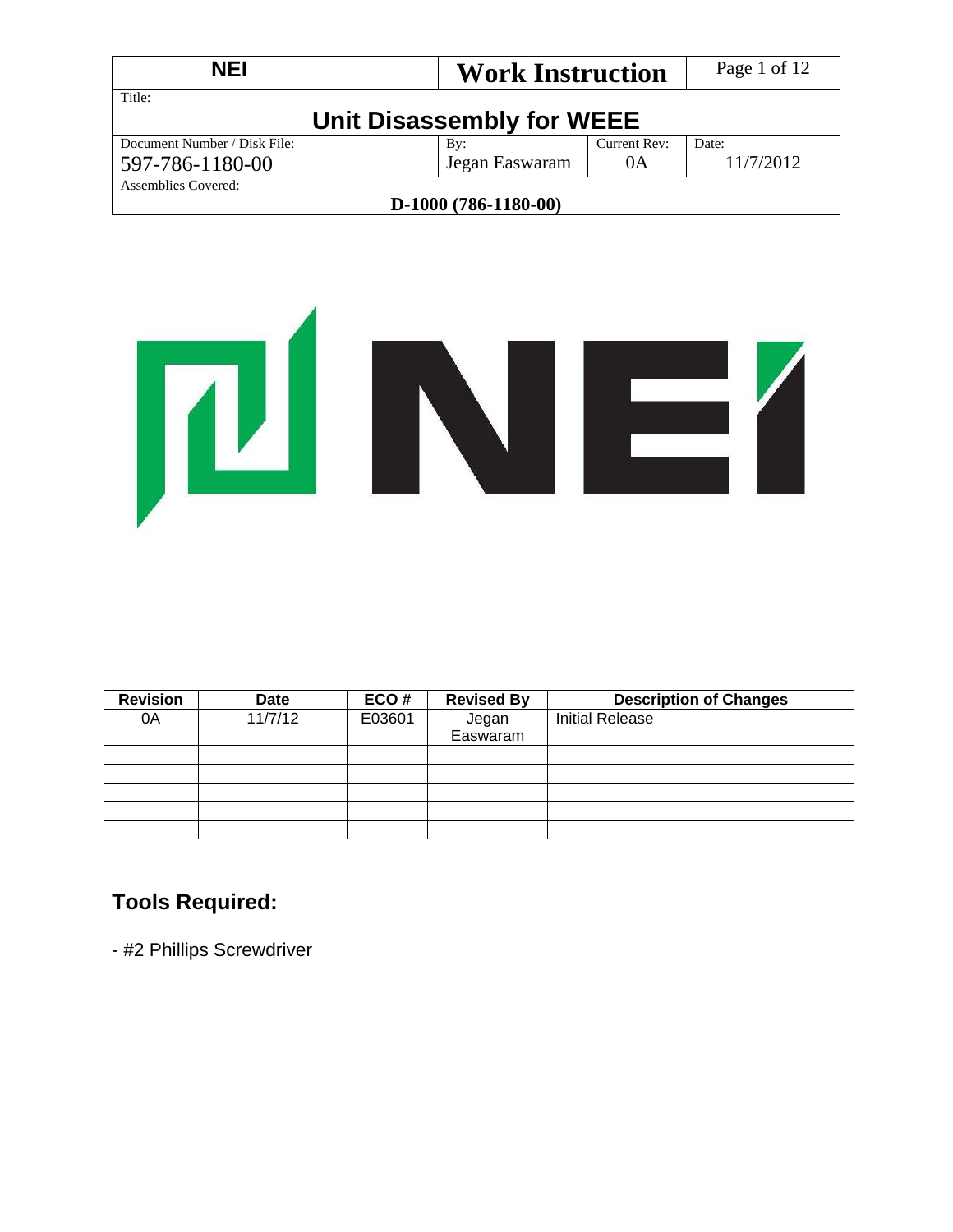| <b>NEI</b>                   | <b>Work Instruction</b>   |              | Page 2 of 12 |
|------------------------------|---------------------------|--------------|--------------|
| Title:                       | Unit Disassembly for WEEE |              |              |
| Document Number / Disk File: | By:                       | Current Rev: | Date:        |
| 597-786-1180-00              | Jegan Easwaram            | 0A           | 11/7/2012    |
| Assemblies Covered:          |                           |              |              |
|                              | D-1000 (786-1180-00)      |              |              |

# **NOTE: Disconnect any DC Power Cords attached to the power supplies before disassembly of the unit.**

*Images shown are representative* of product and *may vary* depending on *actual* configuration**.** 

| 1. | Removal of the front bezel (if present) and any<br>labels on the chassis does not require and tools.<br>a. Put the finger in the left side or right side<br>of the bezel, and pull off.<br>b. Peel off any labels on the chassis.<br>c. Discard the bezel and labels into the<br>appropriate Recycle Bin.                                                                                                                                     |  |
|----|-----------------------------------------------------------------------------------------------------------------------------------------------------------------------------------------------------------------------------------------------------------------------------------------------------------------------------------------------------------------------------------------------------------------------------------------------|--|
| 2. | Removal of the top access cover requires a #2<br>Phillips screw driver<br>a. Loosen and remove the screws securing<br>the back cover.<br>b. Press the release buttons on the chassis<br>cover and slide it towards the rear about<br>an inch.<br>c. Loosen and remove the screws securing<br>the top front cover<br>d. Remove access cover and top cover by<br>lifting them up.<br>e. Remove any labels from the chassis and<br>access cover. |  |
|    | f. Discard Sheet Metal Cover and Labels<br>into the appropriate Recycle Bin                                                                                                                                                                                                                                                                                                                                                                   |  |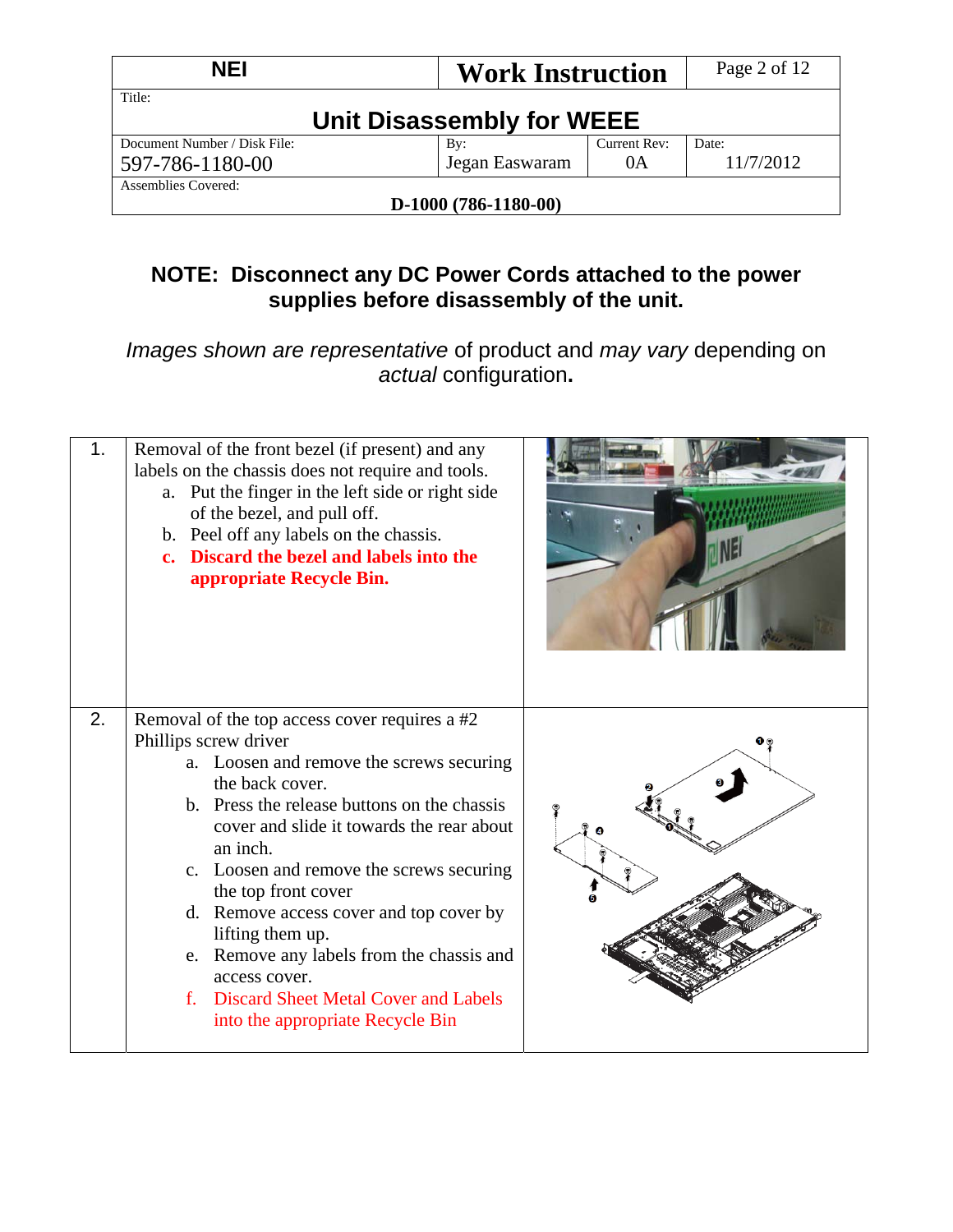|    | <b>NEI</b>                                                                                                                                                                                                                                                                                                                                                                    |                                  |             | <b>Work Instruction</b> | Page 3 of 12       |
|----|-------------------------------------------------------------------------------------------------------------------------------------------------------------------------------------------------------------------------------------------------------------------------------------------------------------------------------------------------------------------------------|----------------------------------|-------------|-------------------------|--------------------|
|    | Title:                                                                                                                                                                                                                                                                                                                                                                        | <b>Unit Disassembly for WEEE</b> |             |                         |                    |
|    | Document Number / Disk File:<br>597-786-1180-00<br><b>Assemblies Covered:</b>                                                                                                                                                                                                                                                                                                 | By:<br>Jegan Easwaram            |             | Current Rev:<br>0A      | Date:<br>11/7/2012 |
|    |                                                                                                                                                                                                                                                                                                                                                                               | D-1000 (786-1180-00)             |             |                         |                    |
| 3. | Removal of the HDD and drive tray from the<br>chassis requires a security key (provided with ship<br>kit) if locked<br>Turn the security screw counter clock-wise<br>a.<br>toward the Unlock symbol<br>b. Press the release button and pull the locking<br>lever to remove the HDD tray. Repeat for<br>the other HDD's.                                                       |                                  |             |                         |                    |
| 4. | Removal of the HDD from the HDD tray requires<br>a #2 Phillips screw driver<br>a. Remove the 4 screws securing the HDD<br>to the HDD tray and separate the HDD<br>from the tray.<br>b. Discard the HDD, HDD tray, and<br><b>Screws into the appropriate Recycle</b><br>Bin.                                                                                                   |                                  |             |                         |                    |
| 5. | Removal of the rails (if present) and mounting<br>ears requires a #2 Phillips screw driver.<br>a. Remove the four screws, two on each side,<br>pull the locking tab and slide the rails<br>toward front to remove rails.<br>b. Remove the two screws on each of the two<br>mounting ears.<br>c. Discard the Metal Rails, ears and Screws<br>into the appropriate Recycle Bin. |                                  | Locking Tab |                         |                    |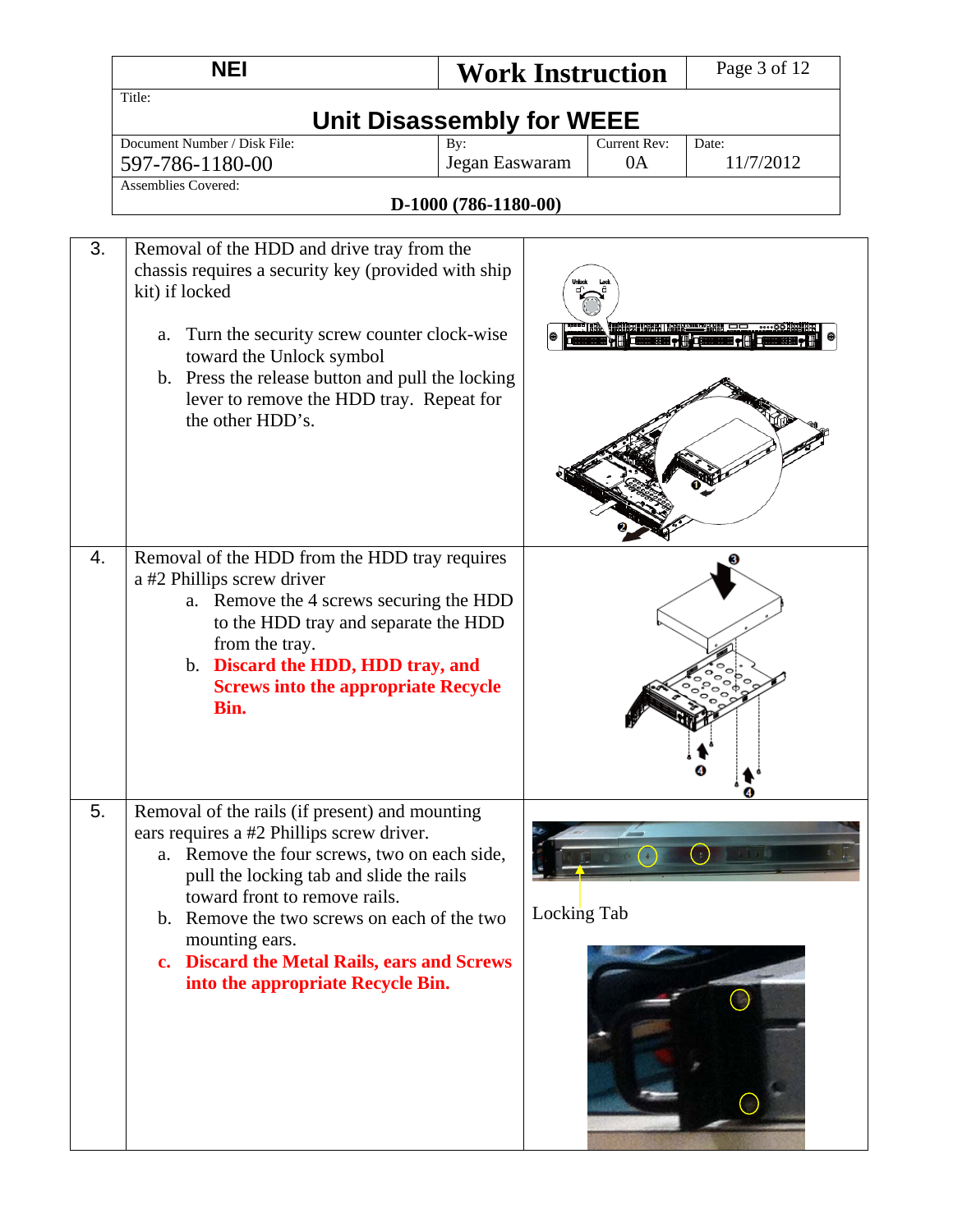|    | <b>NEI</b>                                                                                                                                                                                                                                                                                                                                                                                               | <b>Work Instruction</b>          |                    | Page 4 of 12       |
|----|----------------------------------------------------------------------------------------------------------------------------------------------------------------------------------------------------------------------------------------------------------------------------------------------------------------------------------------------------------------------------------------------------------|----------------------------------|--------------------|--------------------|
|    | Title:                                                                                                                                                                                                                                                                                                                                                                                                   | <b>Unit Disassembly for WEEE</b> |                    |                    |
|    | Document Number / Disk File:<br>597-786-1180-00                                                                                                                                                                                                                                                                                                                                                          | By:<br>Jegan Easwaram            | Current Rev:<br>0A | Date:<br>11/7/2012 |
|    | <b>Assemblies Covered:</b>                                                                                                                                                                                                                                                                                                                                                                               | D-1000 (786-1180-00)             |                    |                    |
| 6. | Removal of the PCI card and riser card (if<br>installed) requires a #2 screwdriver.<br>a. Remove three screws securing the riser<br>card assembly<br>b. Pull the riser card assembly away from the<br>chassis<br>c. Remove one screw securing the PCI card<br>d. Remove two screw securing the riser card<br>e. Discard the PCI card, riser card, and<br><b>Screws into the appropriate Recycle Bin.</b> |                                  |                    |                    |
|    | Removal of the fan duct does not require any<br>tools.<br>a. Remove fan duct from the chassis<br>b. Discard the fan duct into the<br>appropriate Recycle Bin                                                                                                                                                                                                                                             |                                  |                    |                    |
| 8. | Removal of the Motherboard cable connections<br>does not require any tools.<br>Disconnect the front panel cable.<br>a.<br>Disconnect the fan connectors.<br>$b_{\rm}$<br>c. Disconnect the drive cable.<br>d. Disconnect the USB cable connector.<br>Disconnect the power cables from the<br>e.<br>mother board.                                                                                         |                                  |                    |                    |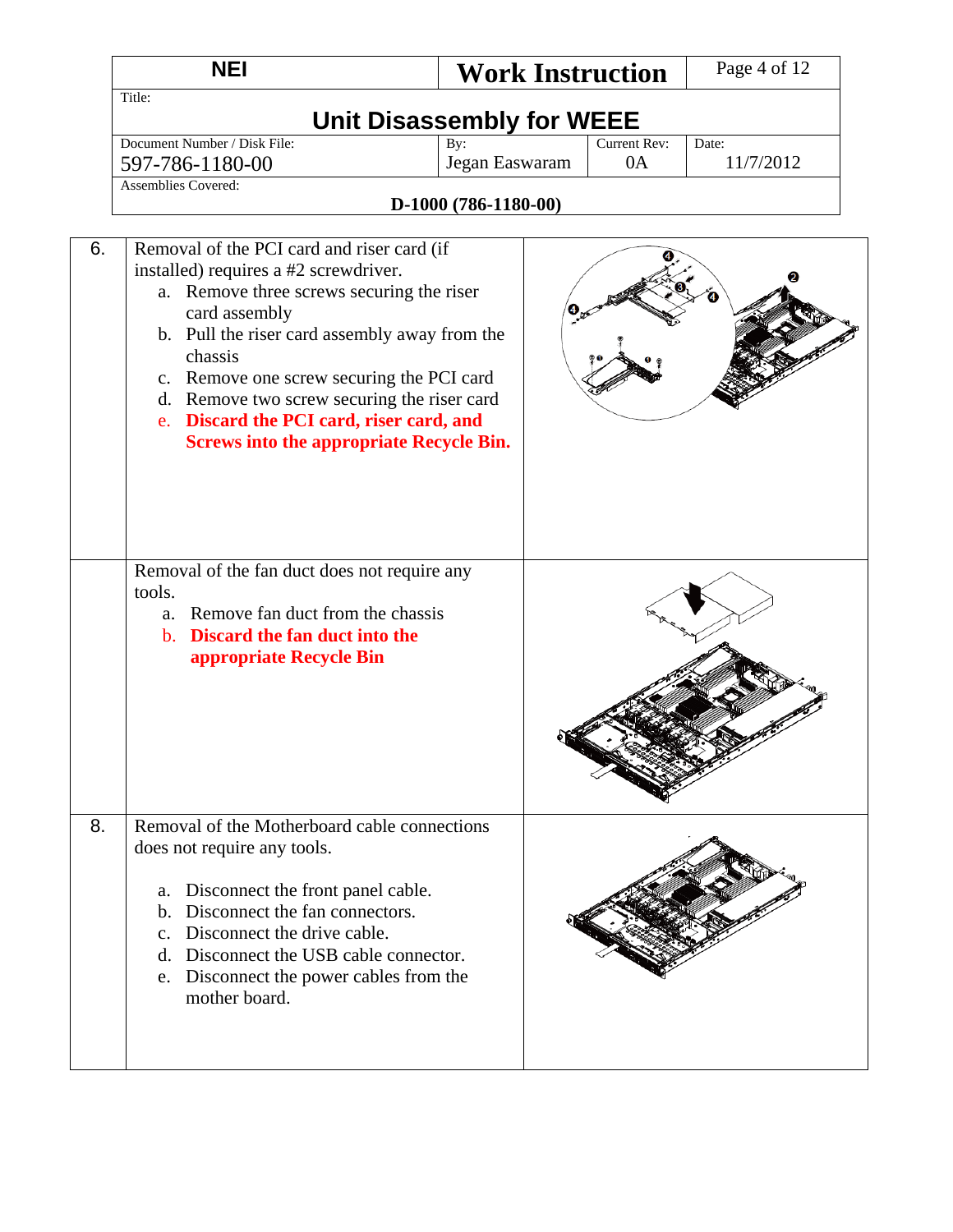|     | <b>NEI</b>                                                                                                                                                                                                                                                                                                                                                                                                                                      | <b>Work Instruction</b> |                           | Page 5 of 12       |  |  |  |
|-----|-------------------------------------------------------------------------------------------------------------------------------------------------------------------------------------------------------------------------------------------------------------------------------------------------------------------------------------------------------------------------------------------------------------------------------------------------|-------------------------|---------------------------|--------------------|--|--|--|
|     | Title:<br><b>Unit Disassembly for WEEE</b>                                                                                                                                                                                                                                                                                                                                                                                                      |                         |                           |                    |  |  |  |
|     | Document Number / Disk File:<br>597-786-1180-00<br><b>Assemblies Covered:</b>                                                                                                                                                                                                                                                                                                                                                                   | By:<br>Jegan Easwaram   | <b>Current Rev:</b><br>0A | Date:<br>11/7/2012 |  |  |  |
|     |                                                                                                                                                                                                                                                                                                                                                                                                                                                 | D-1000 (786-1180-00)    |                           |                    |  |  |  |
| 9.  | Removal of the fans does not require any tools.<br>a. Remove the fan assemble pulling the rear<br>edge in the direction of the arrow<br>b. Lift up the fan assembly from the chassis<br>c. Discard the fans into the appropriate<br><b>Recycle Bin.</b>                                                                                                                                                                                         |                         |                           |                    |  |  |  |
| 10. | Removal of the HDD backplane requires a #2<br>Phillips screw driver. Removal of the backplane<br>cable connections does not require any tools.<br>a. Unplug all drive cables Disconnect the<br>power cables from the power supply.<br>b. Unplug SGPIO cable.<br>c. Loosen an remove the screws securing<br>the backplane as illustration arrow<br>show.<br>d. Discard the Cables, backplane, and<br>screws into the appropriate Recycle<br>Bin. |                         |                           |                    |  |  |  |
| 11. | Removal of the Heat Sink requires a #2 Phillips                                                                                                                                                                                                                                                                                                                                                                                                 |                         |                           |                    |  |  |  |
|     | screw driver.<br>Unscrew each of the 4 screws on the<br>a.<br>corners of the heat sink.                                                                                                                                                                                                                                                                                                                                                         |                         |                           |                    |  |  |  |

- b. Pull the Heat Sink upwards to remove it, exposing the CPU.
- c. **Discard the Heat Sink into the appropriate Recycle Bin.**

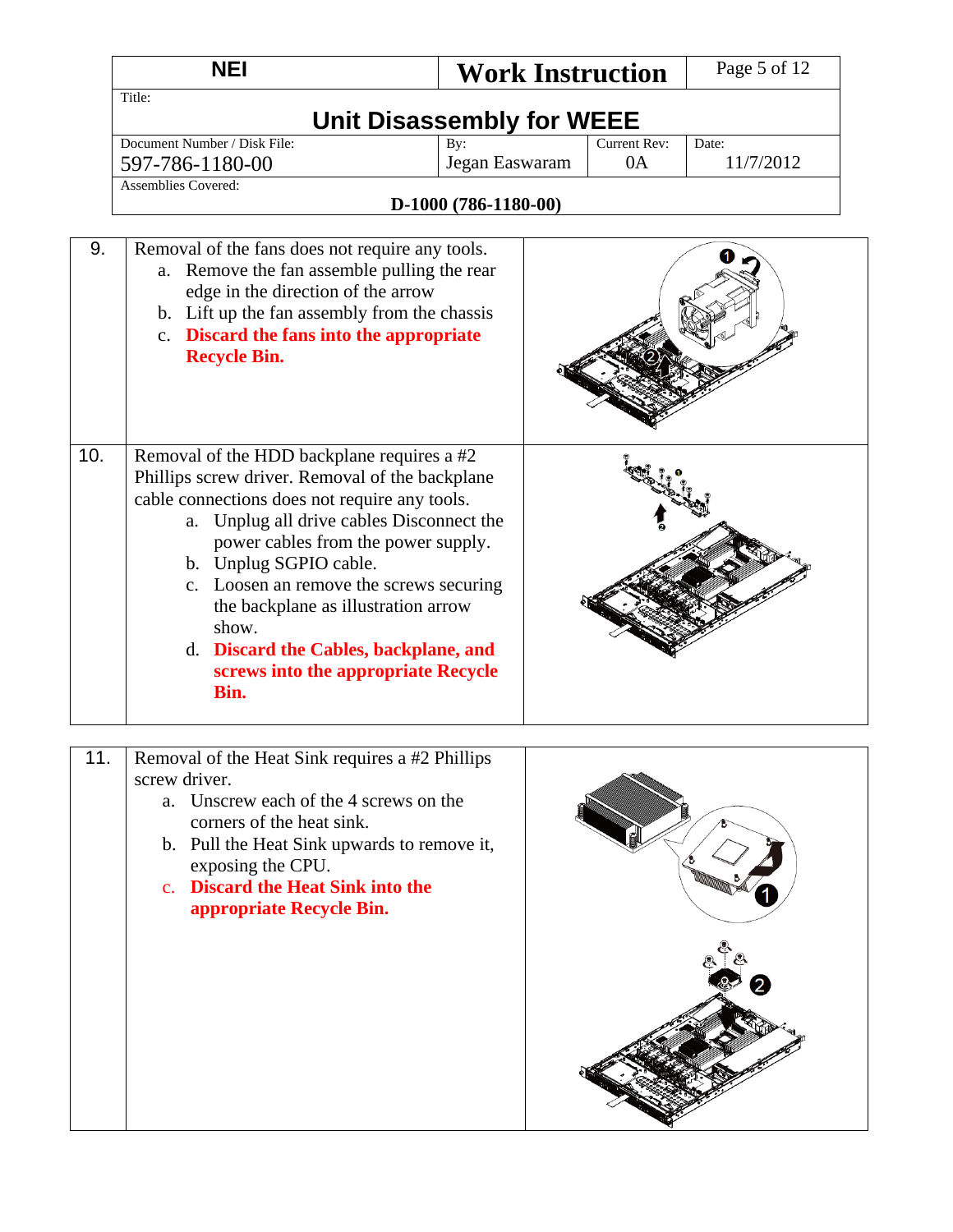|     | <b>NEI</b>                                                                                                                                                                                                                                                                                                                          | <b>Work Instruction</b> |  | Page 6 of 12 |  |  |
|-----|-------------------------------------------------------------------------------------------------------------------------------------------------------------------------------------------------------------------------------------------------------------------------------------------------------------------------------------|-------------------------|--|--------------|--|--|
|     | Title:<br><b>Unit Disassembly for WEEE</b>                                                                                                                                                                                                                                                                                          |                         |  |              |  |  |
|     | Document Number / Disk File:<br>Current Rev:<br>By:<br>Date:<br>Jegan Easwaram<br>0A<br>11/7/2012<br>597-786-1180-00                                                                                                                                                                                                                |                         |  |              |  |  |
|     | Assemblies Covered:                                                                                                                                                                                                                                                                                                                 | D-1000 (786-1180-00)    |  |              |  |  |
| 12. | Removal of the CPU(s) does not require any tools.<br>Perform the steps $4, 3, 2, 1$ and opposite of the<br>pointing arrows<br>a. Lift the CPU latch out and up to unfasten<br>the CPU.<br>b. Carefully pick up the CPU on both sides<br>and lift it off the board.<br>c. Discard the CPU into the appropriate<br><b>Recycle Bin</b> |                         |  |              |  |  |
| 15. | Removal of the Memory DIMMs from the<br>motherboard does not require any tools.<br>Remove each of the Memory DIMMs by<br>a.<br>opening the two latches, one on each end of<br>the DIMM connector. Lift memory DIMM<br>straight out to remove.<br>b. Discard the Memory DIMMs into the<br>appropriate Recycle Bin.                   |                         |  |              |  |  |
| 16. | Removal of Lithium Battery from the motherboard<br>does not require any tools.<br>a. Remove the coin style Lithium<br>Battery.<br>b. Discard the Lithium Battery into<br>the appropriate Recycle Bin.<br><b>*** CAUTION ***</b><br>Care should be observed when disposing of the<br>battery to avoid shorting it!                   |                         |  |              |  |  |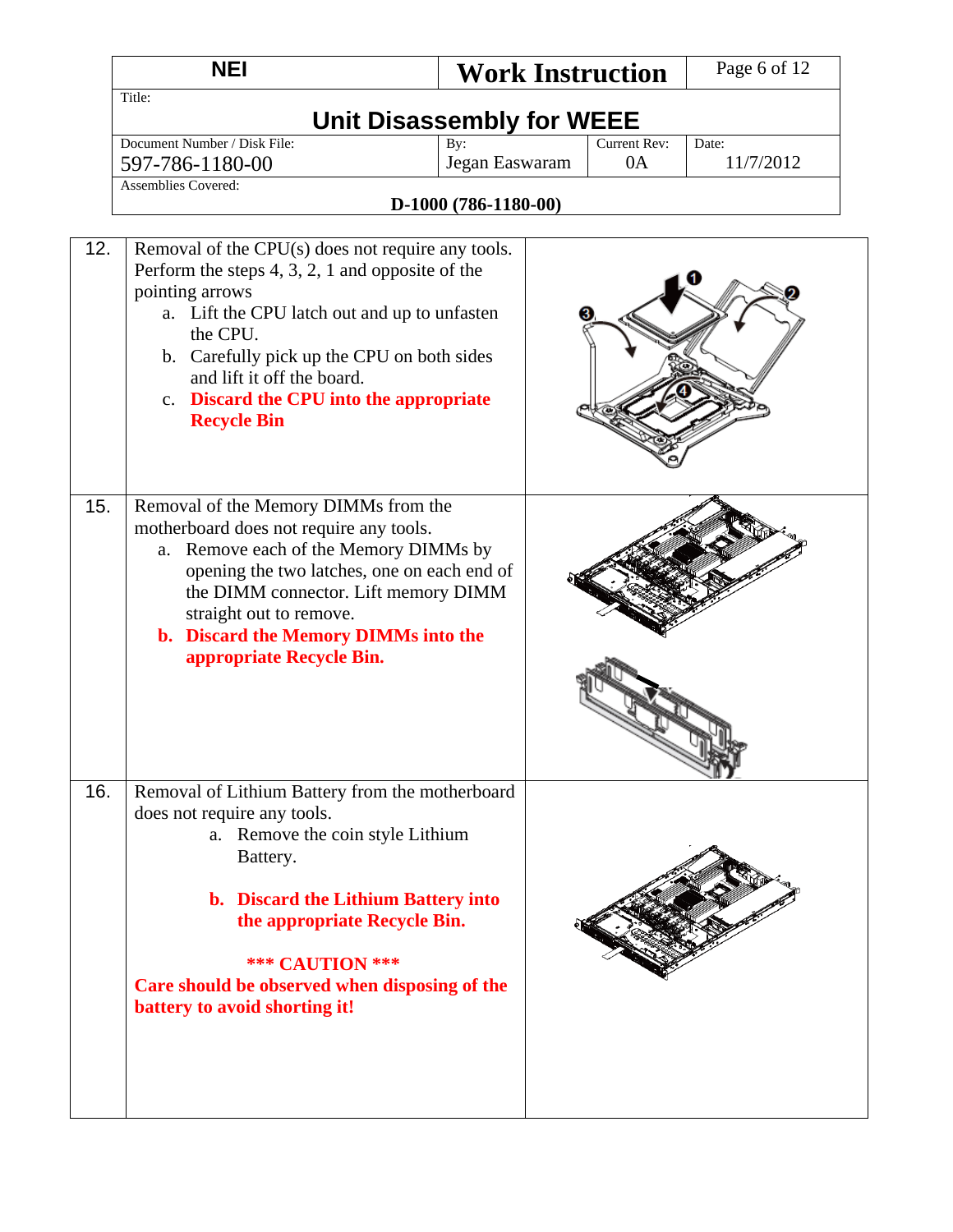|     | <b>NEI</b>                                                                                                                                                                                                                                       | <b>Work Instruction</b>          |                    | Page 7 of 12       |
|-----|--------------------------------------------------------------------------------------------------------------------------------------------------------------------------------------------------------------------------------------------------|----------------------------------|--------------------|--------------------|
|     | Title:                                                                                                                                                                                                                                           | <b>Unit Disassembly for WEEE</b> |                    |                    |
|     | Document Number / Disk File:                                                                                                                                                                                                                     | By:<br>Jegan Easwaram            | Current Rev:<br>0A | Date:<br>11/7/2012 |
|     | 597-786-1180-00<br><b>Assemblies Covered:</b>                                                                                                                                                                                                    |                                  |                    |                    |
|     |                                                                                                                                                                                                                                                  | D-1000 (786-1180-00)             |                    |                    |
| 17. | Removal of the power supplies does not require<br>any tools.<br>Press the retaining clip on the right side of<br>a.<br>the power supply and pull the power supply<br>handle<br>b. Discard the Power Supply(s)into the<br>appropriate Recycle Bin |                                  | <b>REGISTER</b>    |                    |
| 18. | Removal of the PDB cage requires a #2 Phillips<br>screw driver.<br>Remove six screws securing the PDB cage<br>a.<br>to the chassis<br>b. Remove the PDB cage from the chassis                                                                    |                                  |                    |                    |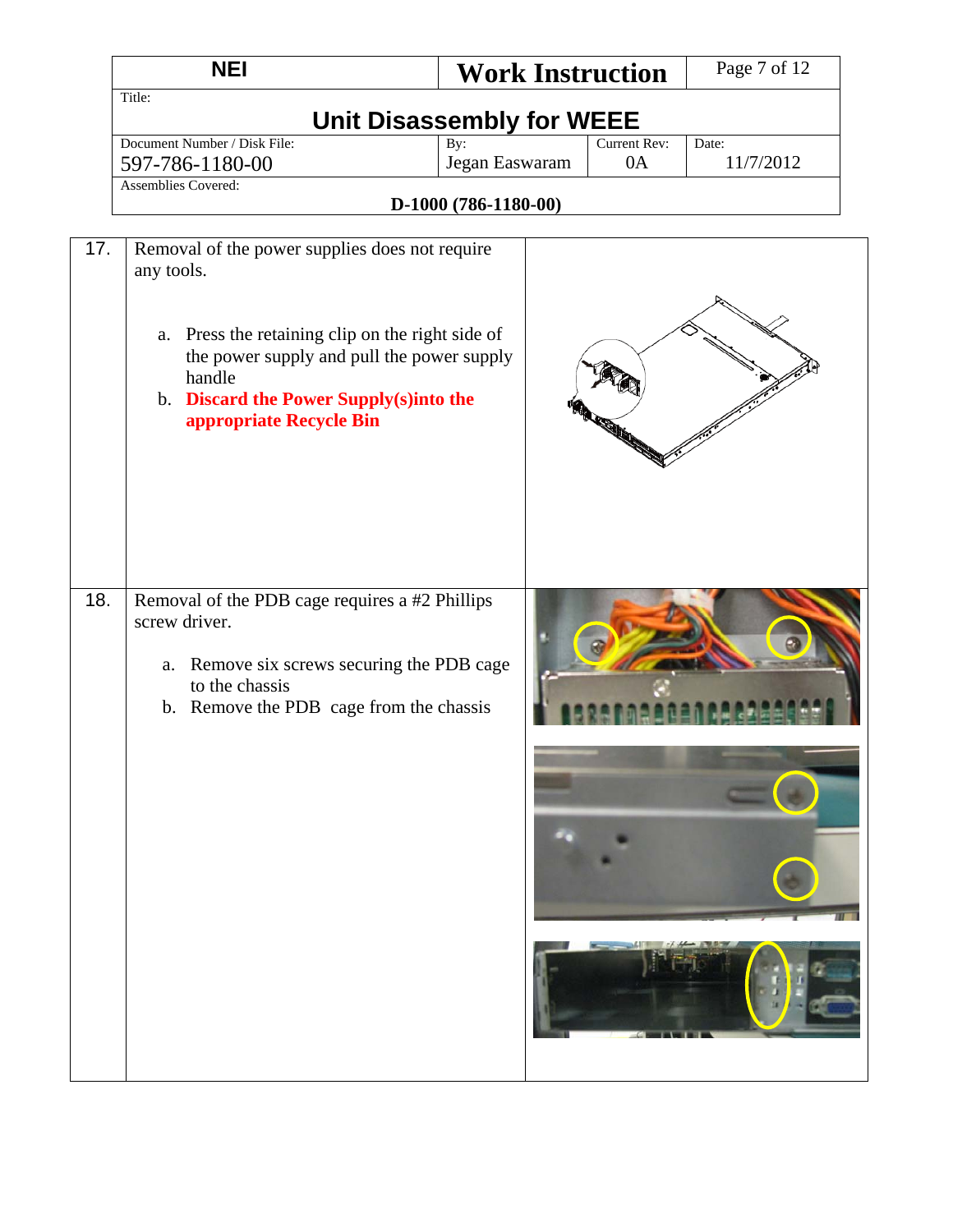|     | <b>NEI</b>                                                                                                                                                                                                                                                                                                                                                                                                                                                                                          | <b>Work Instruction</b>          |                    | Page 8 of 12       |
|-----|-----------------------------------------------------------------------------------------------------------------------------------------------------------------------------------------------------------------------------------------------------------------------------------------------------------------------------------------------------------------------------------------------------------------------------------------------------------------------------------------------------|----------------------------------|--------------------|--------------------|
|     | Title:                                                                                                                                                                                                                                                                                                                                                                                                                                                                                              |                                  |                    |                    |
|     |                                                                                                                                                                                                                                                                                                                                                                                                                                                                                                     | <b>Unit Disassembly for WEEE</b> |                    |                    |
|     | Document Number / Disk File:                                                                                                                                                                                                                                                                                                                                                                                                                                                                        | By:                              | Current Rev:<br>0A | Date:<br>11/7/2012 |
|     | 597-786-1180-00<br><b>Assemblies Covered:</b>                                                                                                                                                                                                                                                                                                                                                                                                                                                       | Jegan Easwaram                   |                    |                    |
|     |                                                                                                                                                                                                                                                                                                                                                                                                                                                                                                     | D-1000 (786-1180-00)             |                    |                    |
|     |                                                                                                                                                                                                                                                                                                                                                                                                                                                                                                     |                                  |                    |                    |
| 19  | Removal of the PDB cage and PDB requires a #2<br>Phillips screw driver.<br>a. Remove five screws from the PDB<br>cage, one screw on top and two screws<br>on both sides<br>b. Remove three screws securing the PDB<br>to the cage<br>c. Remove the PDB<br>d. Discard the PDB cage, PDB, and<br>screws into the appropriate Recycle<br><b>Bin</b>                                                                                                                                                    |                                  |                    |                    |
| 18. | Removal of the motherboard requires a #2 Phillips<br>screw driver.<br>Ensure that all cables and connectors to the<br>a.<br>motherboard have been removed.<br>Remove the 12 screws from the<br>$\mathbf{b}$ .<br>motherboard.<br>Remove the motherboard by sliding it<br>$C_{\bullet}$<br>towards the front of the unit to disengage it<br>from the rear panel, and then lift the<br>motherboard up and out.<br><b>Discard the Motherboard and screws</b><br>d.<br>into the appropriate Recycle Bin | E                                |                    | O<br>⊡             |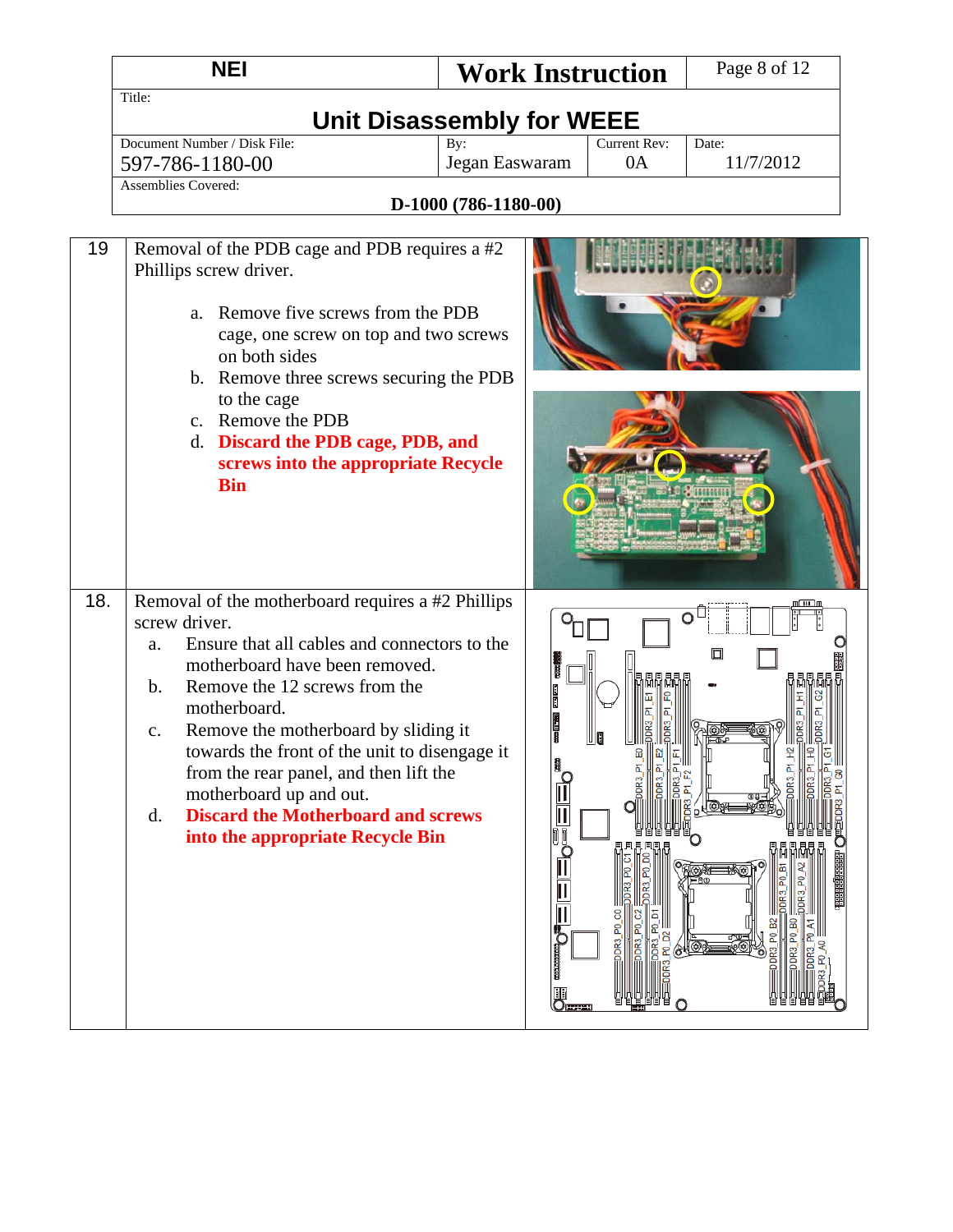|     | <b>NEI</b>                               | <b>Work Instruction</b>   |              | Page 9 of 12 |
|-----|------------------------------------------|---------------------------|--------------|--------------|
|     | Title:                                   |                           |              |              |
|     |                                          | Unit Disassembly for WEEE |              |              |
|     | Document Number / Disk File:             | By:                       | Current Rev: | Date:        |
|     | 597-786-1180-00                          | Jegan Easwaram            | 0A           | 11/7/2012    |
|     | Assemblies Covered:                      |                           |              |              |
|     |                                          | $D-1000(786-1180-00)$     |              |              |
|     |                                          |                           |              |              |
| 19. | Removal of the Front Panel requires a #2 |                           |              |              |
|     | Phillips screw driver.                   |                           |              |              |

- a. Disconnect the front panel cables
	- b. Remove the screws holding the Front Panel to the front of the unit.
	- c. Pull the Front Panel out of the unit. **d. Discard the Front Panel, cables and Screws into the appropriate Recycle Bin.**



### **DISCARD THE FULLY DISASSEMBLED UNIT IN THE APPROPRIATE RECYCLE BIN.**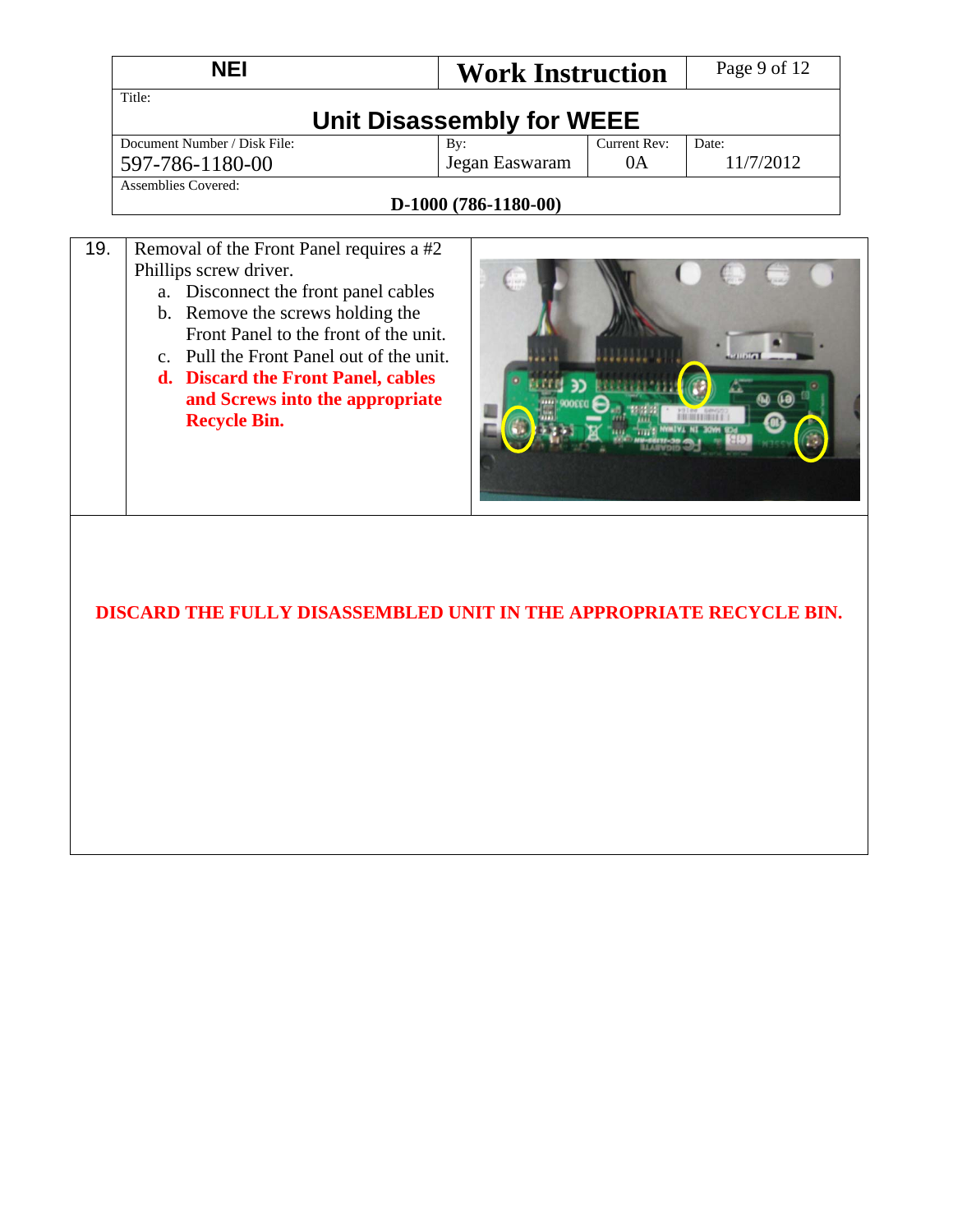| <b>NEI</b>                   | <b>Work Instruction</b>   |              | Page 10 of 12 |
|------------------------------|---------------------------|--------------|---------------|
| Title:                       | Unit Disassembly for WEEE |              |               |
| Document Number / Disk File: | $\mathbf{B}v$ :           | Current Rev: | Date:         |
| 597-786-1180-00              | Jegan Easwaram            | 0A           | 11/7/2012     |
| Assemblies Covered:          |                           |              |               |
|                              | $D-1000(786-1180-00)$     |              |               |

#### **D-1000 (786-1180-00)**

| <b>Recycling/Material Code</b>                                        | <b>Important Information</b>                    |  |  |  |
|-----------------------------------------------------------------------|-------------------------------------------------|--|--|--|
| Material /Components, which must be removed and treated separately    |                                                 |  |  |  |
| <b>Lithium Battery</b>                                                | Battery free of hazardous substances, installed |  |  |  |
|                                                                       | in socket on the motherboard                    |  |  |  |
| Printed circuit boards                                                | Motherboard, DIMMs, PCI card, PCI riser,        |  |  |  |
|                                                                       | Power Supply, Front Panel                       |  |  |  |
| <b>Drives</b>                                                         | Hard Drives and DVD ROM                         |  |  |  |
| Material /Components, which can disturb certain recycling processes   |                                                 |  |  |  |
| Aluminum                                                              | Heat Sink, Mounting Ears                        |  |  |  |
| Material /Components, through which benefits can normally be achieved |                                                 |  |  |  |
| <b>Cold Rolled Steel</b>                                              | Access cover, chassis bottom, chassis rear      |  |  |  |
|                                                                       | panel, Bezel                                    |  |  |  |
| $*$ ABS                                                               | Pushbuttons, Air Shroud                         |  |  |  |
| Cables                                                                | Distributed in device, & power cord             |  |  |  |
| Other                                                                 | <b>Blowers</b>                                  |  |  |  |
| <b>Special notes</b>                                                  |                                                 |  |  |  |
| * Flame retardant of plastics <b>do not</b> contain PBB and PBDE.     |                                                 |  |  |  |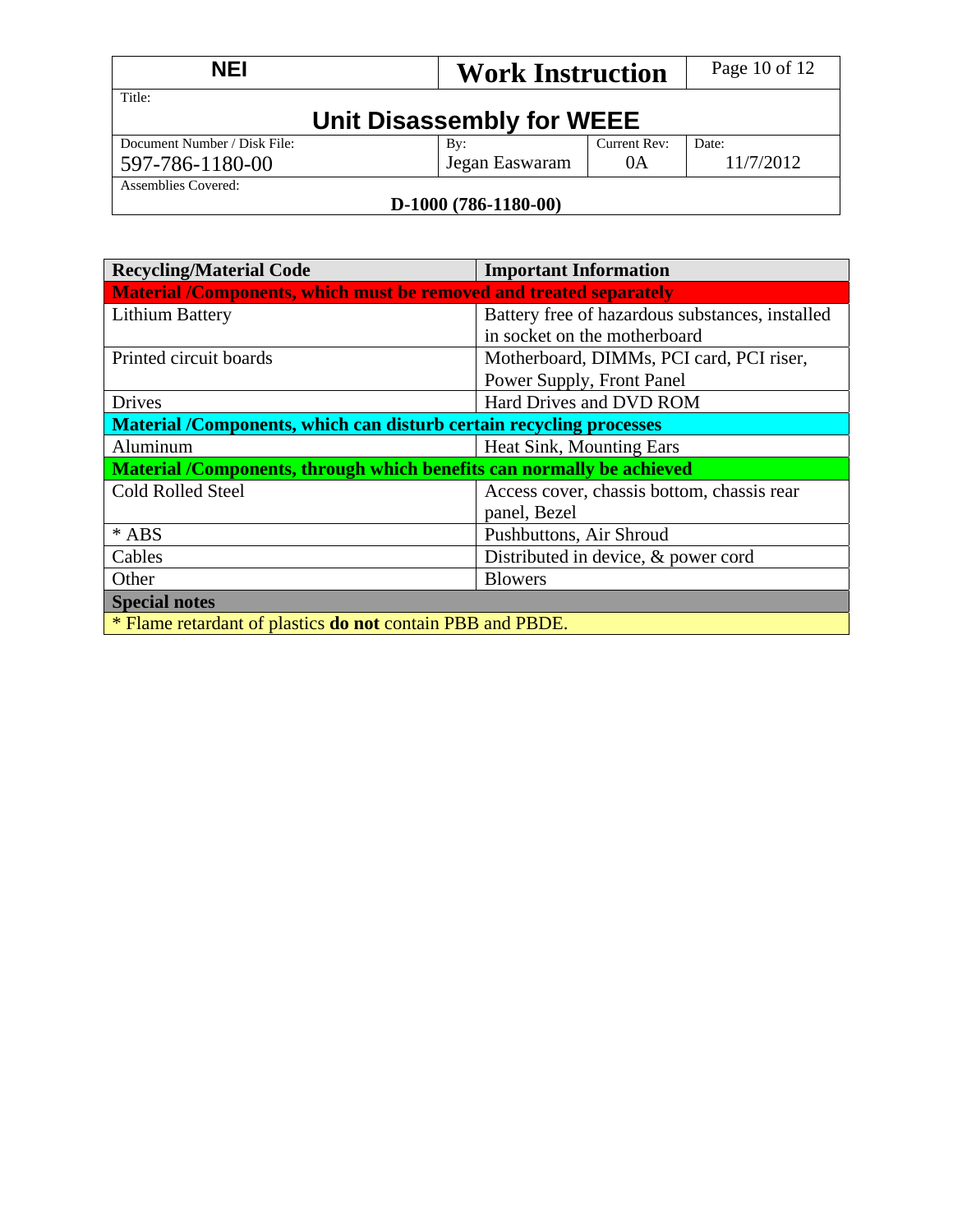| <b>NEI</b><br><b>Work Instruction</b> |                | Page 11 of 12 |           |  |  |
|---------------------------------------|----------------|---------------|-----------|--|--|
| Title:                                |                |               |           |  |  |
| Unit Disassembly for WEEE             |                |               |           |  |  |
| Document Number / Disk File:          | By:            | Current Rev:  | Date:     |  |  |
| 597-786-1180-00                       | Jegan Easwaram | 0A            | 11/7/2012 |  |  |
| Assemblies Covered:                   |                |               |           |  |  |
| T) 1000 (786 1180 00)                 |                |               |           |  |  |

#### **D-1000 (786-1180-00)**

# **Annex A**

| Producer:                   | <company addressing="" name,="" on="" other="" producer="" the=""></company>                                                                                                                               |
|-----------------------------|------------------------------------------------------------------------------------------------------------------------------------------------------------------------------------------------------------|
| Scope of information sheet: | < product category as in Annex IA of WEEE Directive, or<br>type of equipment as in Annex 1B of WEEE Directive, or<br>producer's Product Family, or<br>single products identified by brand and model name > |

| <b>Component or Material</b>                                                                                                                                                                                               | <b>Remarks / Location</b>                       |  |
|----------------------------------------------------------------------------------------------------------------------------------------------------------------------------------------------------------------------------|-------------------------------------------------|--|
| Battery (internal *) containing Mercury (Hg)/ NiCad/Lithium/                                                                                                                                                               | Lithium battery $\big\downarrow$                |  |
| Other                                                                                                                                                                                                                      | located on the motherboard                      |  |
| Backlighting lamps of LCD/TFT or similar screens containing<br>Mercury (Hg)                                                                                                                                                | <b>NONE</b>                                     |  |
| Mercury (Hg) in other applications**                                                                                                                                                                                       | <b>NONE</b>                                     |  |
| Cadmium <sup>**</sup>                                                                                                                                                                                                      | <b>NONE</b>                                     |  |
| Gas discharge lamps                                                                                                                                                                                                        | <b>NONE</b>                                     |  |
| Plastic containing brominated flame retardants other than in<br>Printed Circuit Assemblies ***                                                                                                                             | <b>NONE</b>                                     |  |
| Liquid Crystal Displays with a surface greater than 100 cm2                                                                                                                                                                | <b>NONE</b>                                     |  |
| Capacitors with PCB's                                                                                                                                                                                                      | <b>NONE</b>                                     |  |
| Capacitors with substances of concern**** + height > 25 mm,<br>diameter > 25 mm or proportionately similar volume                                                                                                          | <b>NONE</b>                                     |  |
| Asbestos                                                                                                                                                                                                                   | <b>NONE</b>                                     |  |
| Refractory ceramic fibres                                                                                                                                                                                                  | <b>NONE</b>                                     |  |
| Radio-active substances                                                                                                                                                                                                    | <b>NONE</b>                                     |  |
| Beryllium Oxide                                                                                                                                                                                                            | <b>NONE</b>                                     |  |
| Other forms of Beryllium                                                                                                                                                                                                   | <b>BE-CU in some</b><br>ш<br>connector contacts |  |
| Gasses - which fall under Regulation (EC) 2037/2000 and all<br>hydrocarbons (HC).                                                                                                                                          | <b>NONE</b>                                     |  |
| Components with pressurised gas which need special attention<br>(Pressure > $1,5$ bar) *****                                                                                                                               | <b>NONE</b>                                     |  |
| Liquids ***** if volume > 10 cl (or equivalence in weight, e.g.<br>for PCB, oil)                                                                                                                                           | <b>NONE</b>                                     |  |
| Mechanical components that store mechanical energy (i.e.<br>springs) or equivalent parts which need special attention *****<br>(diameter $> 10$ mm and height $> 25$ mm or proportionally<br>similar volume and expanding) | <b>NONE</b>                                     |  |
| PBDE (deca- & octa-BDE) and Perfluorocatane sulfantes (PFOS)<br>in Directive 2006/122/EC                                                                                                                                   | <b>NONE</b>                                     |  |